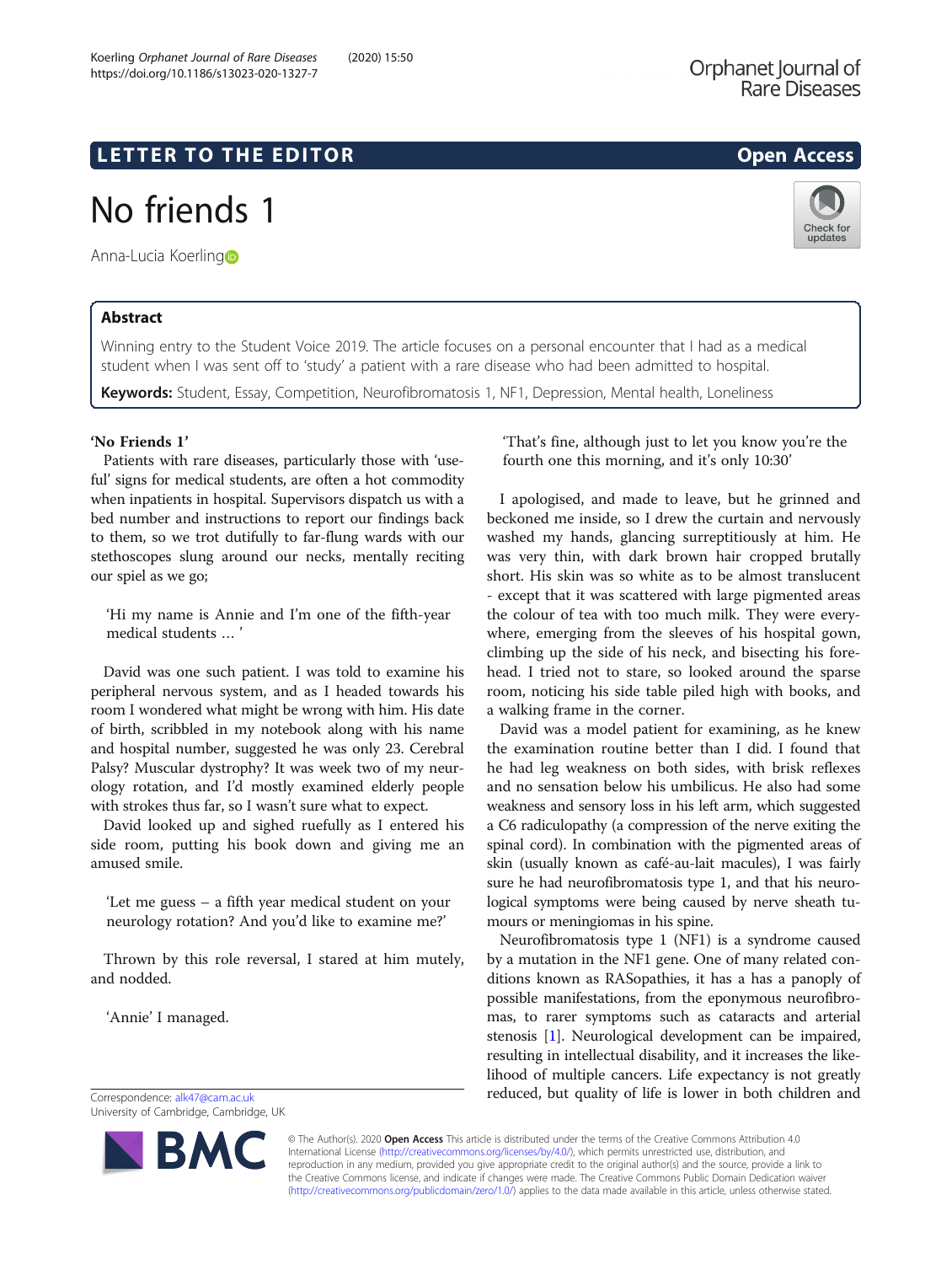adults than control groups, particularly with more morbid manifestations such as dystrophic scoliosis. It affects 1/ 3000 people, making it one of the commonest genetic syndromes in the world.

David confirmed that he had NF1 ('or as I call it, No Friends 1'), including multiple spinal tumours, and congratulated me slightly sardonically on my deductions. I sat down to take a history, and he looked confused.

# 'Ah. You're the first one who's wanted a chat'

I was surprised, and saddened. How awful it must have been to be David, constantly prodded and gawked at by medical students (most of whom were around his age), but unable to actually have a conversation with any of them. David was an expert patient, but I quickly realised that I'd prefer to hear about how NF1 had affected him than a disease summary I could learn from google.

# 'So, how are you doing? Mentally, rather than physically?'

I watched as David's eyes filled with tears, which he wiped embarrassedly on the blanket. It became apparent that in the 8 days since his admission, no one had asked him how he was dealing with the mental burden of his condition – something which is all too common for rare disease patients. In a survey conducted by Rare Disease UK [\[2](#page-2-0)], 46% of patients, and 58% of their carers report never being asked about their mental health/wellbeing. This is despite the well-established impact that living with a rare disease has on patients' mental health. A meta-analysis of studies on the quality of life (QoL) of rare disease patients from 2010 showed that of the 58 studies included, a majority found that rare diseases patients had poorer quality of life [\[3](#page-2-0)]. Fourteen studies found that psychosocial quality of life was diminished in comparison with healthy controls, even if physical quality of life was not. The mental burden of living with a chronic illness should not be underestimated.

Furthermore, poor mental health is a comorbid factor in patients with chronic health conditions, worsening outcomes and quality of life [[4](#page-2-0)]. Studies have shown that this effect is often worse in children and young people affected with a chronic condition – they feel more acutely the loss of their current (or future) functioning than older adults [[5\]](#page-2-0). As most rare diseases affect young people [[6\]](#page-2-0), it seems evident that this is a population in need of more mental health support than others. However, this need goes largely unmet. Whilst patients are well supported physically by multidisciplinary teams, these often lack a psychiatric or psychological input, particularly in the UK, where mental health provisions are underfunded and inadequate in many areas [\[7](#page-2-0)].

Patients with NF1 are no exception. Multiple studies have shown poorer QoL in NF1 patients and carers than unaffected controls  $[8, 9]$  $[8, 9]$  $[8, 9]$  $[8, 9]$ , and psychosocial measures of QoL are particularly affected [[8\]](#page-2-0). David had been on antidepressants since he was 17, and had had panic attacks since he was 7, usually triggered by anxiety about future manifestations of his condition. Now that he was bedbound, he told me he thought about suicide nearly every day, but didn't feel like he could talk to anyone about it, particularly his parents. He was part of an NF1 forum on Facebook, but had stopped looking at it, as it made him angry to see people his age with NF1 who weren't as profoundly disabled as he was. As he put it:

' This tumour is shredding my nerves day by day, both literally and figuratively'

David's distress and frustration are shared by many rare disease patients. Studies have shown that loneliness [\[10](#page-2-0)], lack of social support [\[11](#page-2-0)], disempowerment, uncertainty about the future  $[12]$  $[12]$  $[12]$ , and feelings of blame or loss  $[13]$  $[13]$  $[13]$ are all associated with feelings of depression and anxiety in rare disease patients.

Clinicians are capable of both exacerbating and ameliorating patients' psychological distress, in all settings from GP to inpatient care. A patient's GP making an effort to learn about a condition rather than relying on the patient for information alleviates somewhat the burden of responsibility that many patients feel for their own healthcare provision [[2\]](#page-2-0). Similarly, specialists remembering to enquire about patients' psychosocial wellbeing as well as their physical symptoms helps patients feel heard. Whilst individual changes in practice do little to eliminate the systemic change that needs to take place around provision of mental health services, they can make an enormous difference to patients.

Secondly, as was recommended by Rare Diseases UK in their report on mental health and rare diseases, healthcare professionals should signpost patients to sources of support. Patient support groups and charities exist for many rare diseases, and there are broader groups available for patients without a specific charity for their condition. Whilst these charities cannot always provide professional mental health support, talking to other patients or carers facing similar challenges can help reduce loneliness and uncertainty.

The biggest change, however, must occur at a national level. Both main parties have pledged to increase mental health funding should they win the 2019 general election. Whilst this is a welcome and necessary change, for rare disease patients it is not enough. The way we approach rare diseases must change, so that mental health assessment and treatment is commonplace, and a standard part of rare disease management. This will be